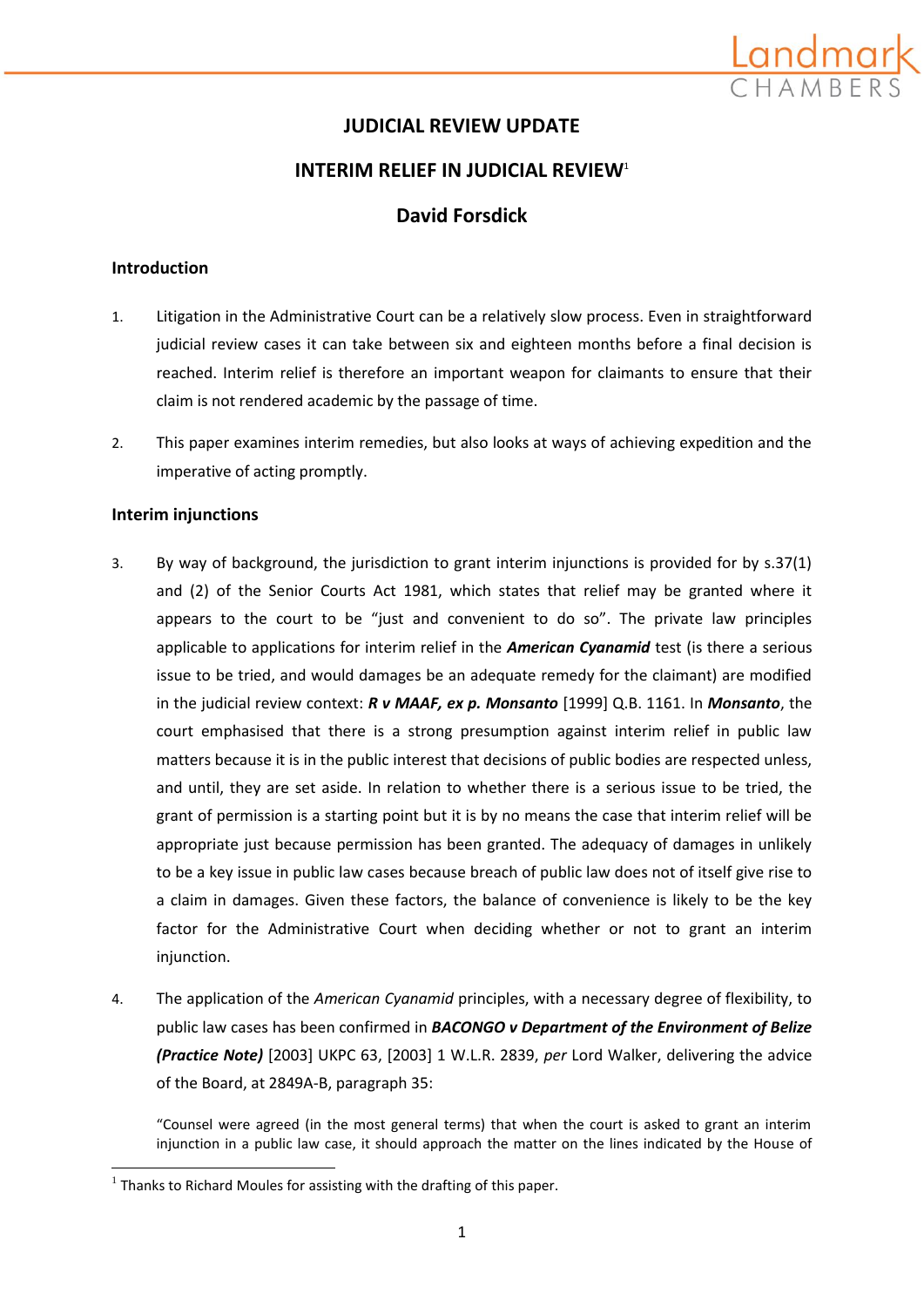

Lords in *American Cyanamid* […], but with modifications appropriate to the public law element of the case. The public law element is one of the possible "special factors" referred to by Lord Diplock in that case, at p409. Another special factor might be if the grant of refusal of interim relief were likely to be, in practical terms, decisive of the whole case; but neither side suggested that the present case is in that category."

5. Further, at 2850D, paragraph 39, he held that:

"Both sides rightly submitted that (because the range of public law cases is so wide) the court has a wide discretion to take the course which seems most likely to produce a just result (or to put the matter less ambitiously, to minimise the risk of an unjust result."

6. Lord Walker considered that the court had a wide discretion as regards whether to seek a cross-undertaking in damages. He also had regard to the decision of the House of Lords in *R v Secretary of State for Transport, ex parte Factortame Ltd (No 2)* (Case C-213/89) [1991] 1 A.C. 603. Lord Goff in that case recognised that Lord Diplock in *American Cyanamid* had approached the question of whether to grant an injunction in two stages: first the availability of an adequate remedy in damages and, secondly, where that stage did not provide the answer, the balance of convenience. *Per* Lord Goff at 673A-674D:

> "It follows that, as a general rule, in cases of this kind involving the public interest, the problem cannot be solved at the first stage, and it will be necessary for the court to proceed to the second stage, concerned with the balance of convenience.

> Turning to the balance of convenience, it is necessary in cases in which a party is a public authority performing duties to the public that "one must look at the balance of convenience more widely, and take into account the interests of the public in general to whom these duties are owed:" […] I incline to the opinion that this can be treated as one of the special factors referred to by Lord Diplock in the passage from this speech which I have quoted. In this context, particular stress should be placed upon the importance of upholding the law of the land, in the public interest, bearing in mind the need for stability in our society, and the duty placed upon certain authorities to enforce the law in the public interest. This is of itself an important factor to be weighed in the balance when assessing the balance of convenience. So if a public authority seeks to enforce what is on its face the law of the land, and the person against whom such action is taken challenges the validity of that law, matters of considerable weight have to be put in to the balance to outweigh the desirability of enforcing, in the public interest, what is on its face the law, and so to justify the refusal of an interim injunction in favour of the authority, or to render it just or convenient to restrain the authority for the time being from enforcing the law. […]

> I myself am of the opinion that in these cases, as in others, the discretion conferred upon the court cannot be fettered by a rule; I respectfully doubt whether there is any rule that, in cases such as these, a party challenging the validity of a law must – to resist an application for an interim injunction against him, or to obtain an interim injunction restraining the enforcement of the law – show a strong prima facie case that the law is invalid. It is impossible to foresee what cases may yet come before the courts; I cannot dismiss from my mind the possibility (no doubt remote) that such a party may suffer such serious and irreparable harm in the event of the law being enforced against him that it may be just or convenient to restrain its enforcement by an interim injunction even though so heavy a burden has not been discharged by him. In the end, the matter is one for the discretion of the court, taking into account all the circumstances of the case. Even so, the court should not restrain a public authority by interim injunction from enforcing an apparently authentic law unless it is satisfied, having regard to all the circumstances, that the challenge to the validity of the law is, prima facie, so firmly based as to justify so exceptional a course being taken."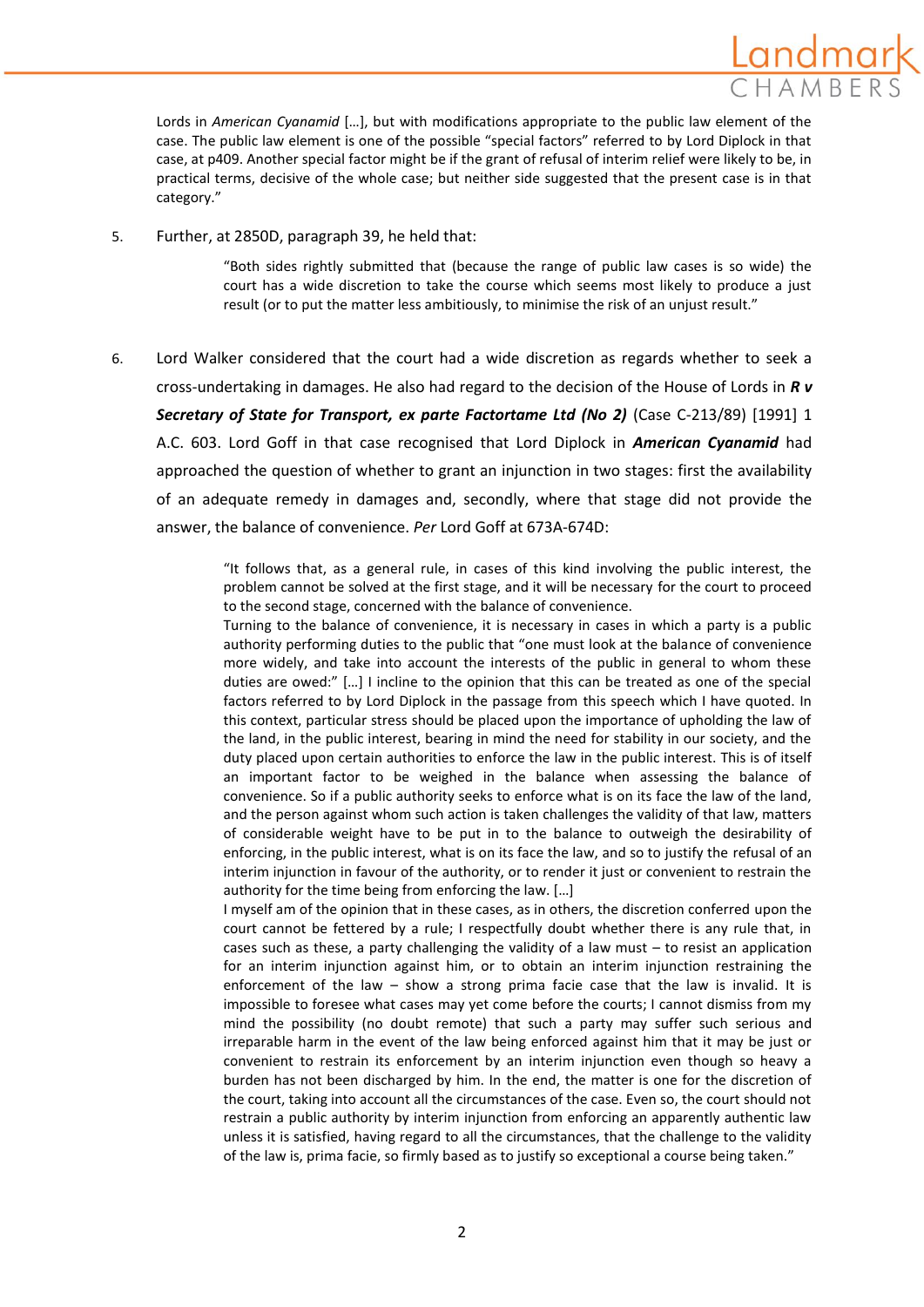

"I draw from Lord Goff's speech the following propositions:

(A) The decision whether to grant an interim injunction, and thus in the case before us whether to grant a declaration on an interim basis, is a matter of discretion on the part of the trial court. The Court of Appeal in this instance, as in all others, will not interfere with the decision made by the trial court unless that decision reveals either an error of law or a plain error of fact or assessment.

ıdmaı

- (B) In approaching the question of whether an injunction should be granted in such cases, the court should have regard to what I describe as the threshold condition that Lord Goff identified, as a particular requirement that ought to be fulfilled in all but the most exceptional cases before an otherwise apparently valid law is struck down or disapplied.
- (C) In thereafter considering, as the court is obliged to in an interim application, the balance of convenience, the concurrent elements that the court has to take into account in a case such as the present are firstly, the strength of the case asserted by the Claimants in the sense of its prospect of success in the European Court of Justice; and, secondly, the respective loss to the parties should the declaration sought either be granted or not be granted, and in due time either one or other of them is successful in the European Court of Justice. Having said that, though, I revert to the point that, as with any other issue of the balance of convenience, that balance is to be struck in the first instance by the court of trial."
- 8. The decision in *ex p. Factortame (No 2)* was also considered by the Divisional Court in *R v Secretary of State for Health, ex parte Scotia Pharmaceuticals International Ltd (No 1)* [1997] Eu. L.R. 626, *per* Evans LJ at 635G-636A:

"Mr Goudie […] submits that the Department as a public authority should receive special consideration when any such interim application is made against it. That proposition is derived from the authority of the speeches in *Factortame (No 2)*, in particular at pp674, 679 and 683, and also from the judgments, in particular the speech of Lord Templeman in the *Smith Kline* case. Mr Goudie, therefore, on that basis, which I for my part would unhesitatingly accept, invites the court to consider the strength of the applicants' case, for those passages indicate that, having regard to the special status of a public authority respondent, it may be reasonable to expect the applicants to demonstrate more than an arguable case, rather, a strong prima facie case."

9. In addition, at 644H, Evans LJ held that:

"Factors in favour of making an order seem to me to be these: for reasons already given, the applicants in my view have a strong prima facie case. I would add this, that an order will not affect the public administration in any way. As has been asserted, the Department, having granted the licence, in practical terms will not be directly affected if an order has the effect of preventing Norgine from operating under it."

10. Support for the need for a strong case for the grant of a stay in certain public law proceedings is found in *R (H) v Ashworth Hospital Authority* [2003] 1 W.L.R. 127. The Court of Appeal was considering in that case the jurisdiction to grant a stay after a decision of a Mental Health Review Tribunal had been fully implemented: *per* Dyson LJ at 141A, paragraph 48: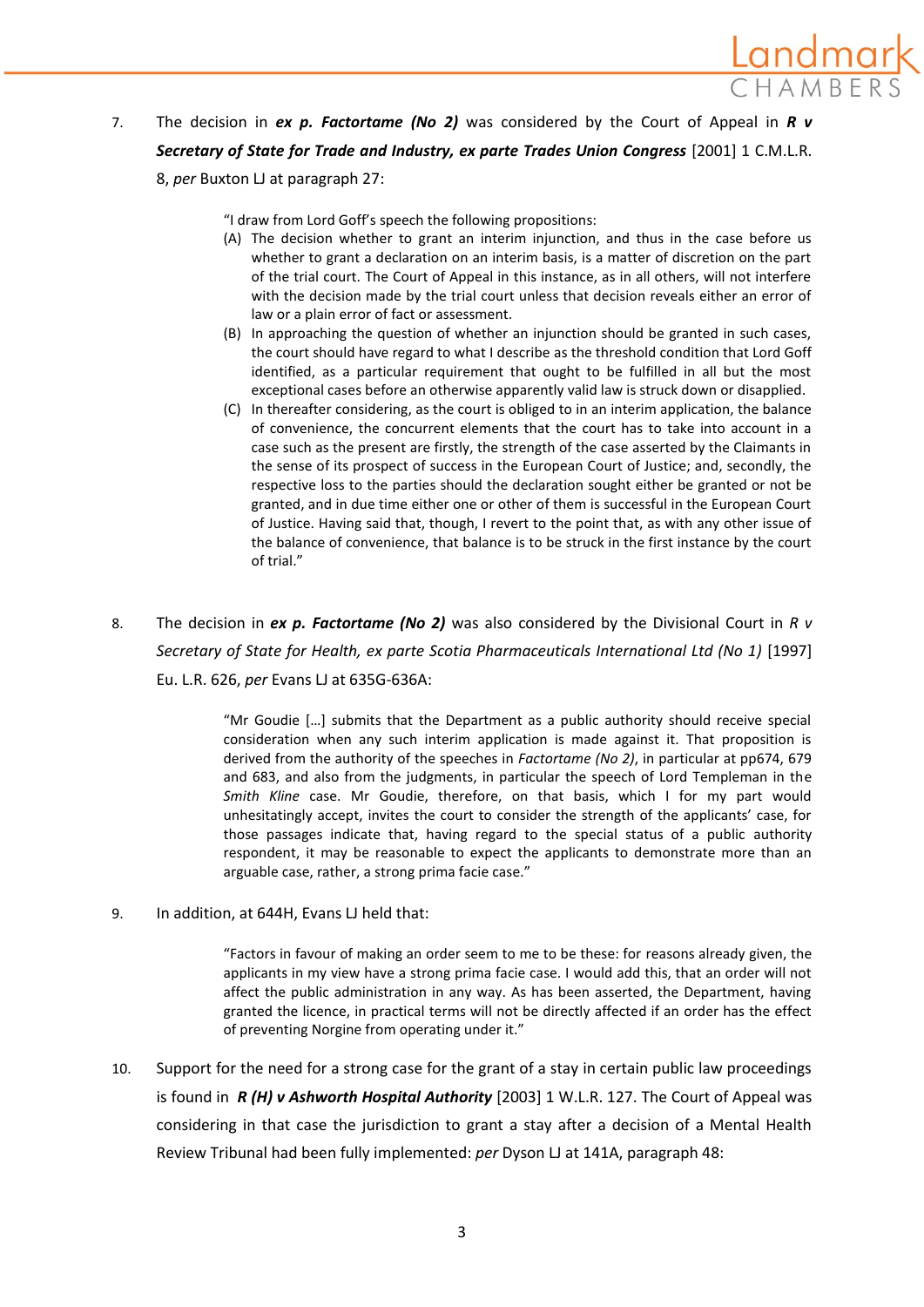"To summarise, I consider that there is jurisdiction to grant a stay even after the decision of the tribunal has been fully implemented. But the jurisdiction should be exercised sparingly, and where it is exercised, the court should decide the judicial review application, if at all possible, within days of the order of stay."

- 11. From the defendant's point of view, a key issue will be whether or not to file evidence in response to an application for an interim injunction in judicial review proceedings. The procedural rules do not require the defendant to file detailed grounds and evidence until after permission has been granted, but it will often be wise to file evidence in response to an application for interim relief in order to counter the claimant's arguments. However, there is a balance to be struck between providing sufficient material to knock out the application for interim relief and too much material which may lead the court to conclude that there is a point worth investigating at a substantive hearing.
- 12. The decision of Nichol J in *Leeds Unique Education Ltd (t/a Leeds Professional College) v Secretary of State for the Home Department* [2010] EWHC 1030 (Admin) is an example of a case where the defendant's decision not to file evidence in response to an application for interim relief contributed to the granting of interim relief and permission for judicial review. The case concerned two colleges specialising in education fro overseas students –Leeds Unique Education Limited ("Leeds") and AA Hamilton College Limited ("Hamilton").
- 13. Historically, applications from overseas students applying to study in the UK were considered by Entry Clearance Officers to assess whether the application met the requirements of the Immigration Rules. In March 2009, the Home Secretary changed the rules so that approved colleges could carry out their own checks and issue visa letters. This ability of colleges to approve students was vital to their businesses.
- 14. Leeds and Hamilton were initially approved to issue visa letters, but on 18 January 2010, due to concerns about their having issued visa letters to persons who subsequently failed to attend lectures, the Home Secretary suspended their licences and then revoked them. Leeds and Hamilton sought judicial review of the revocation and interim relief in the form of a mandatory injunction restoring their licences pending determination of the judicial review.
- 15. Nichol J granted permission for judicial review and considered that the key issue in relation to interim relief was the balance of convenience. The Home Secretary resisted interim relief on the basis that it would be contrary to the public interest to allow the claimants to issue visa letters to applicants who were not genuine students. However, no evidence was filed in support of that contention and the defendant did not challenge any of the claimants' evidence concerning the hardship of revocation. Given the significant detriment to the claimants' businesses and taking into account the delay before the substantive hearing would take place, Nichol J granted the interim relief.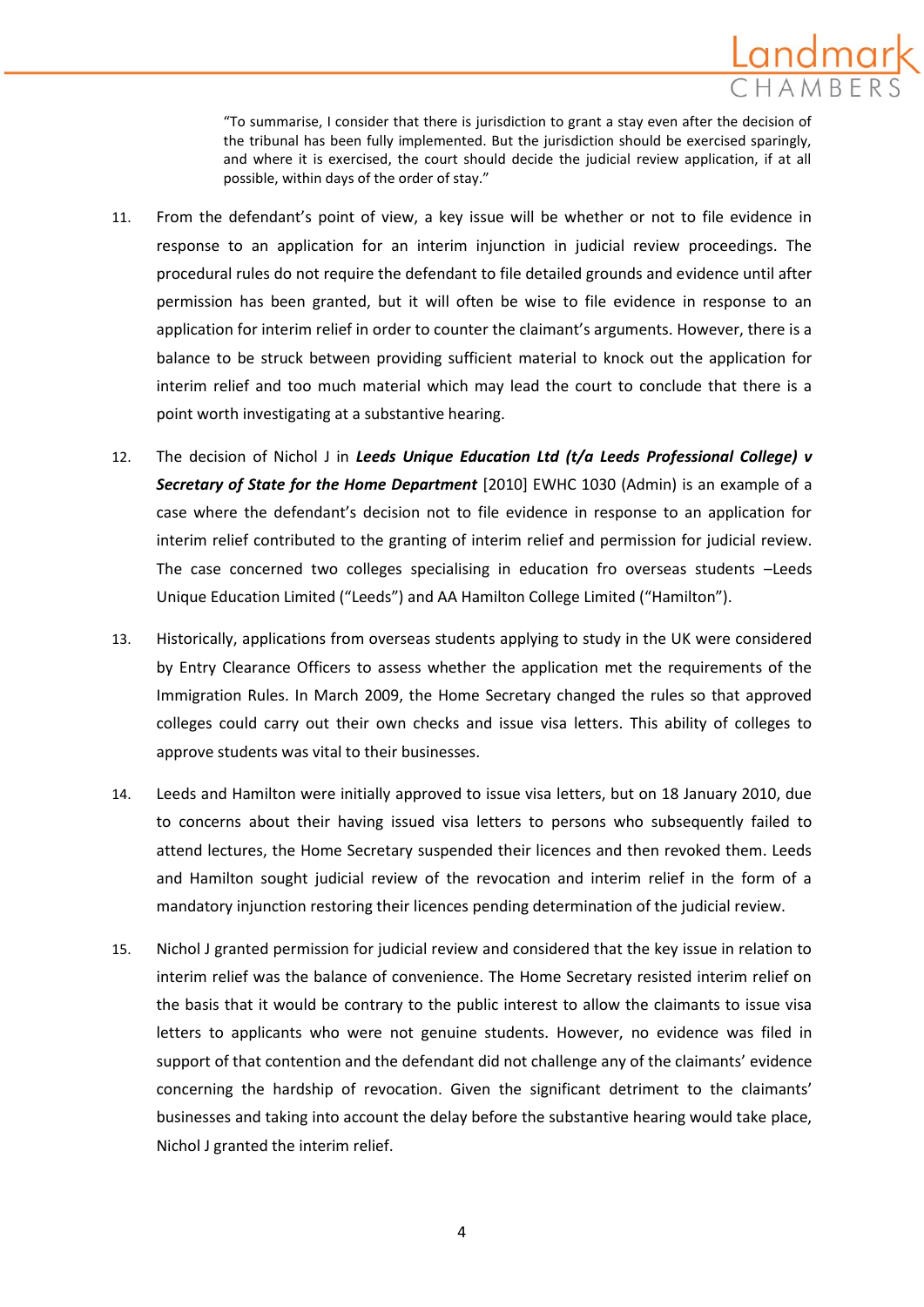- 16. An important issue to consider when applying for an interim injunction is that usually the claimant will be required to give a cross-undertaking in damages as the *quid pro quo* for interim relief. The consequences of a claimant not being able to afford a cross-undertaking are well-illustrated by the case of *R v Secretary of State for the Environment, ex p. RSPB* [1997] Env L.R. 431, in which the claimant sought an interim injunction to restrain the Sheerness Port Authority from proceeding with development on an internationally important wet land habitat. Because the RSBP could not agree to a cross-undertaking in damages the House of Lords refused interim relief. Two years later the ECJ gave judgment ruling in favour of the RSPB on the substantive merits, but it was too late for the protected habitat which had by then become car park.
- 17. Different considerations now apply in environmental challenges and the Courts have made clear that a cross-undertaking is not essential for the grant of an interim injunction in environmental judicial review cases: see e.g. *Belize Alliance of Conservation Non-Governmental Organisations v Department of the Environment of Belize* [2003] 1 W.L.R. 2839 where the Privy Council recognised that the Court had a wide discretion in this regard. There have been a number of recent high profile environmental cases where injunctions have been granted despite no cross-undertaking in damages being offered: *Save Britain's Heritage v Secretary of State for Communities* [2011] Env. L.R. 6 ([2011] EWCA Civ 334); *R. (Save Britain's Heritage) v Gateshead MBC* [2010] EWHC 2919 (Admin) ([2010] EWCA Civ 1500); and *R. (Pascoe) v Liverpool City Council* [2007] EWHC 1024 (Admin).
- 18. Nonetheless the decision of the Aarhus Compliance Committee in the *Port of Tyne* case was critical of the UK's practice in relation to cross-undertakings in damages. It said:

"Cross-undertakings for damages regarding interim injunctions

69. The communicants contend that courts in England and Wales generally require claimants seeking an interim injunction to protect the relevant environmental interest pending the substantive trial to provide a "cross-undertaking" in damages before an injunction will be granted. The communicants and CAJE submit that the potential requirement to give a cross-undertaking for damages means that injunctive relief may not be available without risking prohibitive expense to claimants as required under article 9, paragraph 4, of the Convention.

70. The Party concerned submits that the manner in which its courts approach the

granting of interim relief does not give rise to non-compliance with article 9, paragraph 4, of the Convention. It submits that there are very good reasons why, in general, a crossundertaking in damages is required. It points to the fact that granting interim relief can have severely adverse consequences for individuals and other private parties who have the benefit of the measure under challenge. Moreover, it points out that there is no set rule requiring a cross-undertaking and that its courts have wide discretion to adopt the course which seems most likely to minimize the risk of an unjust result. The courts have jurisdiction to, and do, grant interim relief despite the absence of a cross-undertaking in damages, having regard to the public importance of the issues raised.

71. The Party concerned also submits that in the typical case of a challenge to a planning permission, the mere bringing of proceedings (even without seeking interim relief) in the majority of cases acts as a stay on the proposed development. This is because if the developer builds in the face of a challenge to his permit, he does so at his own risk of having to later remove it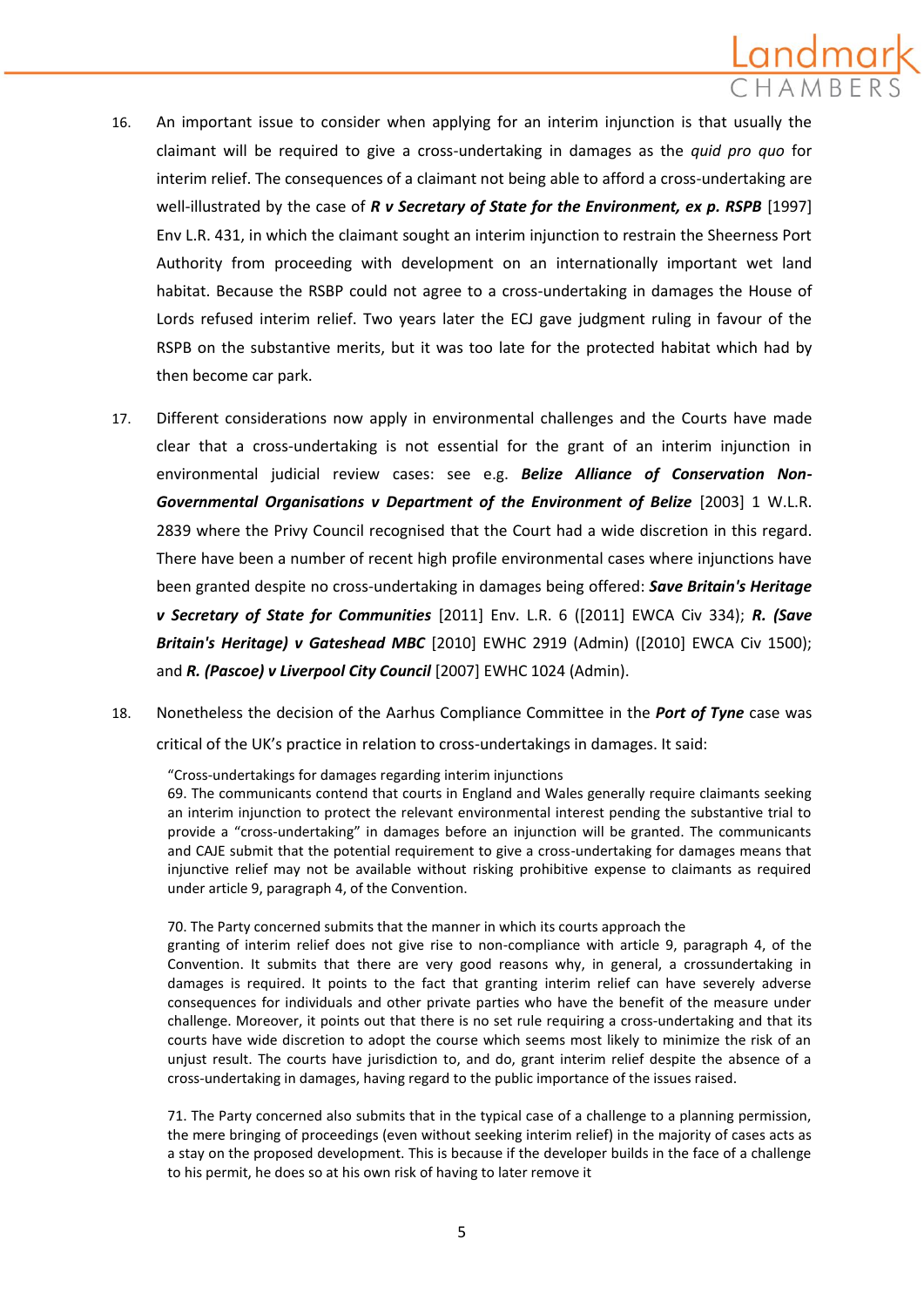

Cross-undertaking as to damages regarding interim injunctions

108. The general rule that the giving of a cross-undertaking for damages by the claimant is a prerequisite for the grant of an interim injunction was noted by the House of Lords in the 1975 decision of American Cyanamid Co v. Ethicon Ltd. The House of Lords recognized, however, that when deciding whether to grant an interim injunction in an individual case, there may be special factors that should be taken into account.

109. Courts in England and Wales have granted interim injunctions without a crossundertaking for damages having been given; there have also been cases in which the injunctive relief was refused due to the fact that the claimant was not in a position to provide a cross-undertaking in damages. Judges enjoy a considerable amount of discretion as to whether a cross-undertaking for damages is required for the grant of an interim injunction.

...

**.** 

...

133. A particular issue before the Committee are the costs associated with requests for injunctive relief. Under the law of England and Wales, courts may, and usually do, require claimants to give cross-undertakings in damages. As shown, for example, by the Sullivan Report, this may entail potential liabilities of several thousands, if not several hundreds of thousands of pounds. This leads to the situation where injunctive relief is not pursued, because of the high costs at risk, where the claimant is legitimately pursuing environmental concerns that involve the public interest. Such effects would amount to prohibitively expensive procedures that are not in compliance with article 9, paragraph 4."

### 19. The DEFRA letter to the Aarhus Compliance Committee<sup>2</sup> highlighted ongoing consultation

work and argued that injunctions and cross-undertakings are rarely required in practice:

"Regarding the issue of cross undertakings, in our experience, for commercial reasons, it is rare for a third party to take any action while a judicial review is pending. Therefore interim injunctions and cross undertakings are rarely required. Despite requests to defendant representatives working in this area, we have not been able to identify recent examples of claims that have not been taken forward because of the financial burden that a cross undertaking in damages would pose. However we are mindful of the concerns in this area and a public consultation on the issue was launched on 24 November 2010. The consultation closes on 24 February. The consultation seeks views on the circumstances in which a court will issue an interim injunction in environmental judicial review proceedings without requiring a cross-undertaking in damages and the factors to be considered by a court when deciding if a cross-undertaking in damages should be given by an applicant seeking an interim injunction. It also seeks views on whether these factors should be set out in court rules or in guidance."

20. Reform is likely and the Ministry of Justice's consultation recommends that crossundertakings should not be required in certain categories of case:

> "Taking these into account, we suggest that the court should, if the application meets the other criteria for granting an interim injunction, grant an interim injunction in judicial review proceedings without a cross-undertaking for damages (or alternatively accept an undertaking to refrain from action from the defendant without a cross-undertaking for damages from the claimant) where:

> the Environmental Impact Assessment Directive (85/337), as amended by the Public Participation Directive (2003/35), is engaged and, if an injunction were not granted:

<sup>&</sup>lt;sup>2</sup> http://www.unece.org/env/pp/compliance/Compliance%20Committee/33TableUK.htm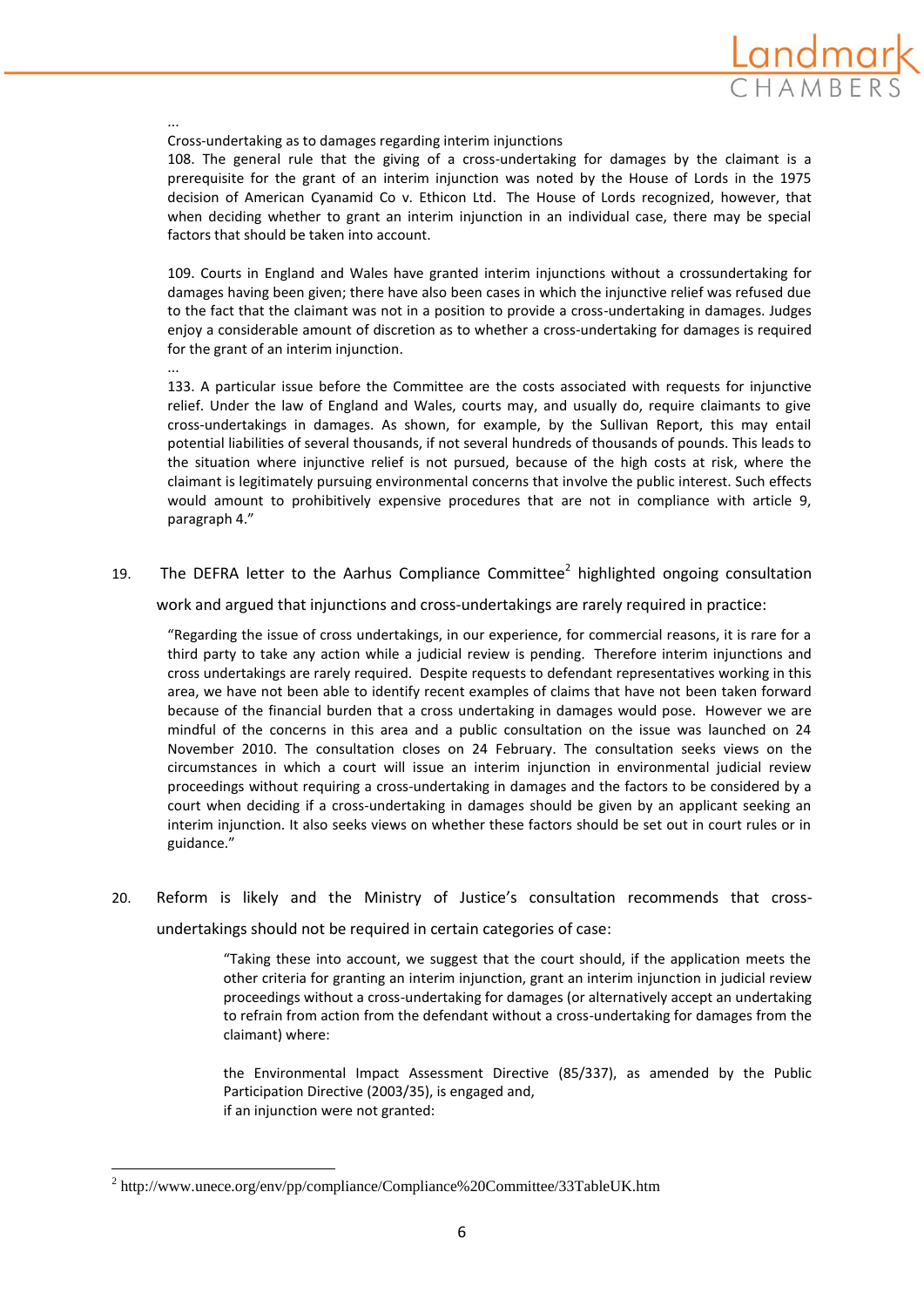

a final judgment in the matter would be impossible to enforce because the factual basis of the proceedings will have been eroded and bringing the case on quickly for trial would not resolve the problem;

significant environmental damage would be caused; and

the claimant would probably and reasonably discontinue proceedings or the application for an interim injunction if a cross-undertaking in damages was required."

21. Lord Justice Sullivan's Working Group has responded to these proposals. Disappointment was

expressed that the proposals would only apply to Public Participation Directive cases. The response continued:

> "• We welcome the proposal to dispense with the requirement for a cross-undertaking in damages in certain circumstances, however, we foresee significant problems with the present wording of paragraph 39, including:

(a) "A final judgment in the matter would be impossible to enforce because the factual basis of the proceedings will have been eroded and bringing the case on quickly for trial would not resolve the problem" – in our view this sets the bar very high. This would only really catch cases where the damage done would be entirely irreversible (e.g. the outright destruction of a protected area, for example) and not those cases where the damage could (but would be unlikely in practice) to be reversed by the court if the case succeeded. Thus, for example, if the challenge is to a landfill consent then, in theory, waste placed without permission in a landfill during the litigation could later be removed but the court is likely to be reluctant to order that and it is questionable whether it would cross the "impossibility" threshold.

(b) "Significant environmental damage would be caused" – the qualification "significant" would need explanation to ensure a consistency of approach; factors to be taken into account would need to include the reversibility of the damage (including, in particular, whether the court or other decision-maker would be likely to require its reversal in the event that the claim was successful ), the scale of the damage, whether it relates to something (an area, a species, etc) that has special protection (e.g. under planning policies or the law).

(c) "The claimant would probably and reasonably discontinue proceedings or the application for an interim injunction if a cross-undertaking in damages was required" – the issue here is how will the court decide whether a claimant is acting reasonably? Unless, as seems unlikely, the court would simply accept the claimant's statement to that effect, it is inevitable that judges will drawn into a detailed means assessment as to what a claimant can afford in each particular case. In our view, this could lead to significant uncertainty and further unhelpful satellite litigation.

• To conclude, while we welcome the MoJ's decision to consult on this issue, we do not believe these proposals address the access to justice deficits in the present judicial system. This is primarily because: (a) they will not apply to all environmental civil claims as required by EU law and the Aarhus Convention; and (b) the requirements set out in paragraph 39 create insufficient certainty to comply with the judgment of the ECJ in Case C-427/07. In our view they could also lead to costly and time-consuming satellite litigation.

• Our first report recommended that the requirement for a cross-undertaking in damages should be dispensed with in environmental cases where the court is satisfied that an injunction is required to prevent significant environmental damage and to preserve the factual basis of the proceedings (see paragraph 82). In this eventuality, it is incumbent on the court to ensure that the case is heard "promptly". We continue to support this approach. However, we would stress that in view of the small number of cases in which interim relief is likely to be sought (being, as it is, a sub-section of environmental cases) "promptly" means hearing the case literally within a few weeks."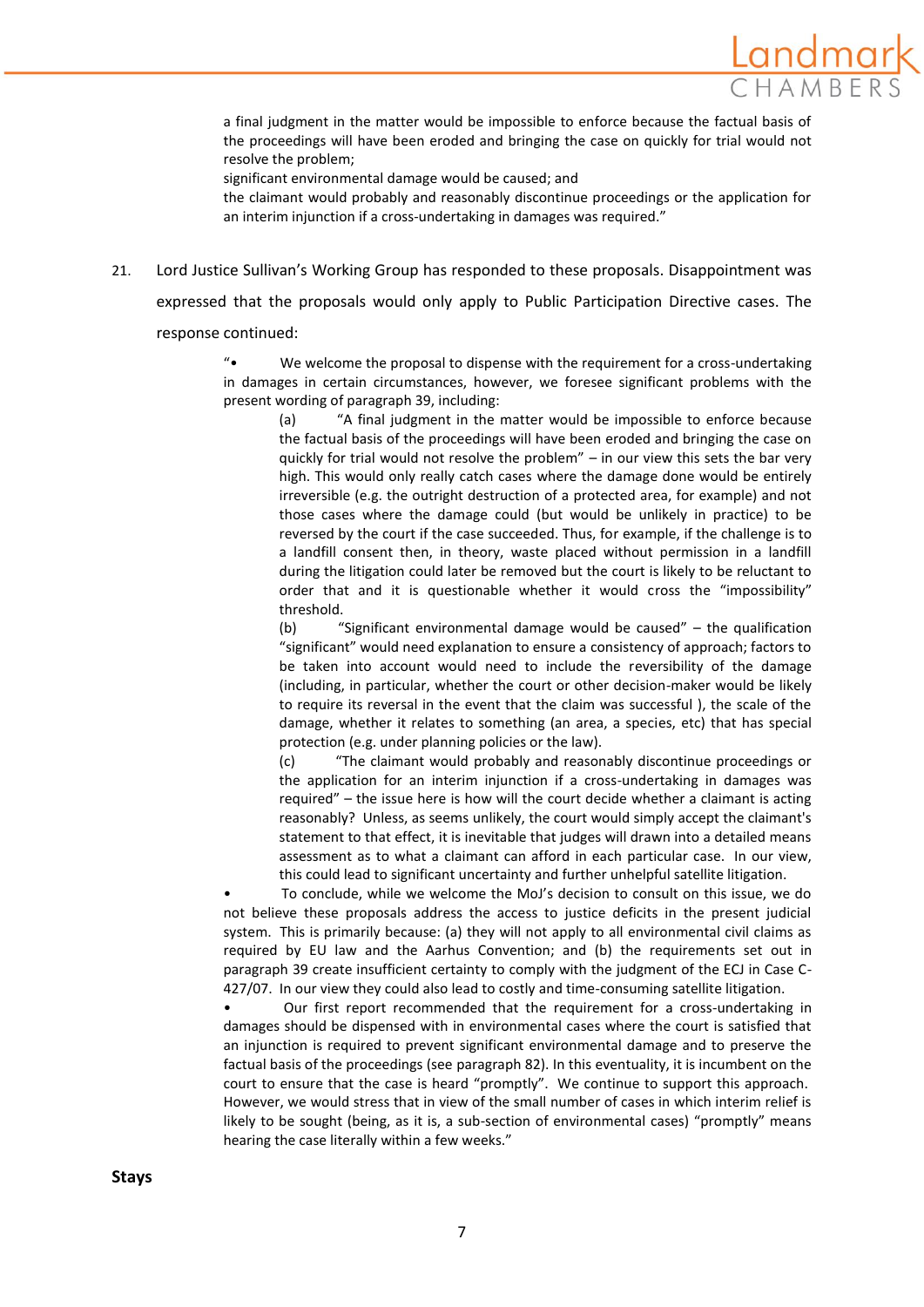# Landmark

- 22. There has been some debate about the power of the court to grant a stay as opposed to an interim injunction: see e.g. *Ministry of Foreign Affairs, Trade and Industry v Vehicles and Supplies Ltd* [1991] 1 W.L.R. 550; *R v Secretary of State for the Home Department, ex p. Muboyayi* [1992] 1 Q.B. 244. But the Court of Appeal has held that the courts may suspend the operation of an administrative decision pending an expedited process for the hearing of the judicial review claim by granting a stay: *R v Secretary of State for Education, ex p. Avon County Council* [1991] 1 Q.B. 558. In *Avon* the Court of Appeal held that "proceedings" should be construed broadly so as to include any process or procedure by which a public law decision is reached. That conclusion is best explained by the fact that at the time (prior to the decision in *M v Home Office* [1994] 1 A.C. 377) it was not thought to be possible to obtain an interim injunction against Ministers of the Crown and so the Court of Appeal granted a stay to achieve the same purpose as an injunction.
- 23. Now that interim injunctions are readily available against Ministers, the better view is that an interim injunction should be sought rather than a stay, unless the decision actually involves proceedings narrowly construed. However, ultimately both remedies depend on the exercise of the court's discretion and have the same objective of preventing the operation of the impugned measure pending the substantive hearing. In recent cases the courts have effectively applied the same approach to awarding a stay as they would have done on an application for an interim injunction: see e.g. *Cala Homes (South) Limited v Secretary of State for Communities and Local Government* [2010] EWHC 3278 (Admin), *per* Lindblom J at paragraph 27; and *Walshaw Moor Estate Ltd v Natural England* [2012] EWHC 331 (Admin).
- 24. In *Walshaw Moor* Singh J continued a stay of the impugned decision and granted permission for an expedited hearing of the judicial review claim. The case concerned an attempt by Natural England to use Regulation 23 of the Habitats Regulations 2010 to impose an immediate ban on heather burning, grazing of livestock and the use of vehicles on large areas of protected blanket bog used as a driven grouse moor. The claimant had obtained urgent interim relief on the papers pending an *inter partes* hearing and it then succeed in continuing that protection until the substantive hearing on the basis of undertakings to carry out any burning in accordance only with the DEFRA Burning Code and not to burn certain of the most sensitive areas of blanket bog.
- 25. The *Walshaw Moor* case illustrates the importance of a detailed understanding of the factual context when making or resisting applications for stays. The defendant relied on the precautionary principle and asserted that its without notice service of the impugned Regulation 23 notice was urgently necessary in order to prevent further damage to a habitat protected under the Habitats Directive. Singh J, however, accepted (at [6]) that on closer scrutiny of the facts the balance of convenience favoured the claimant, rather than a precautionary approach. In particular, the defendant had allowed a long time to pass (during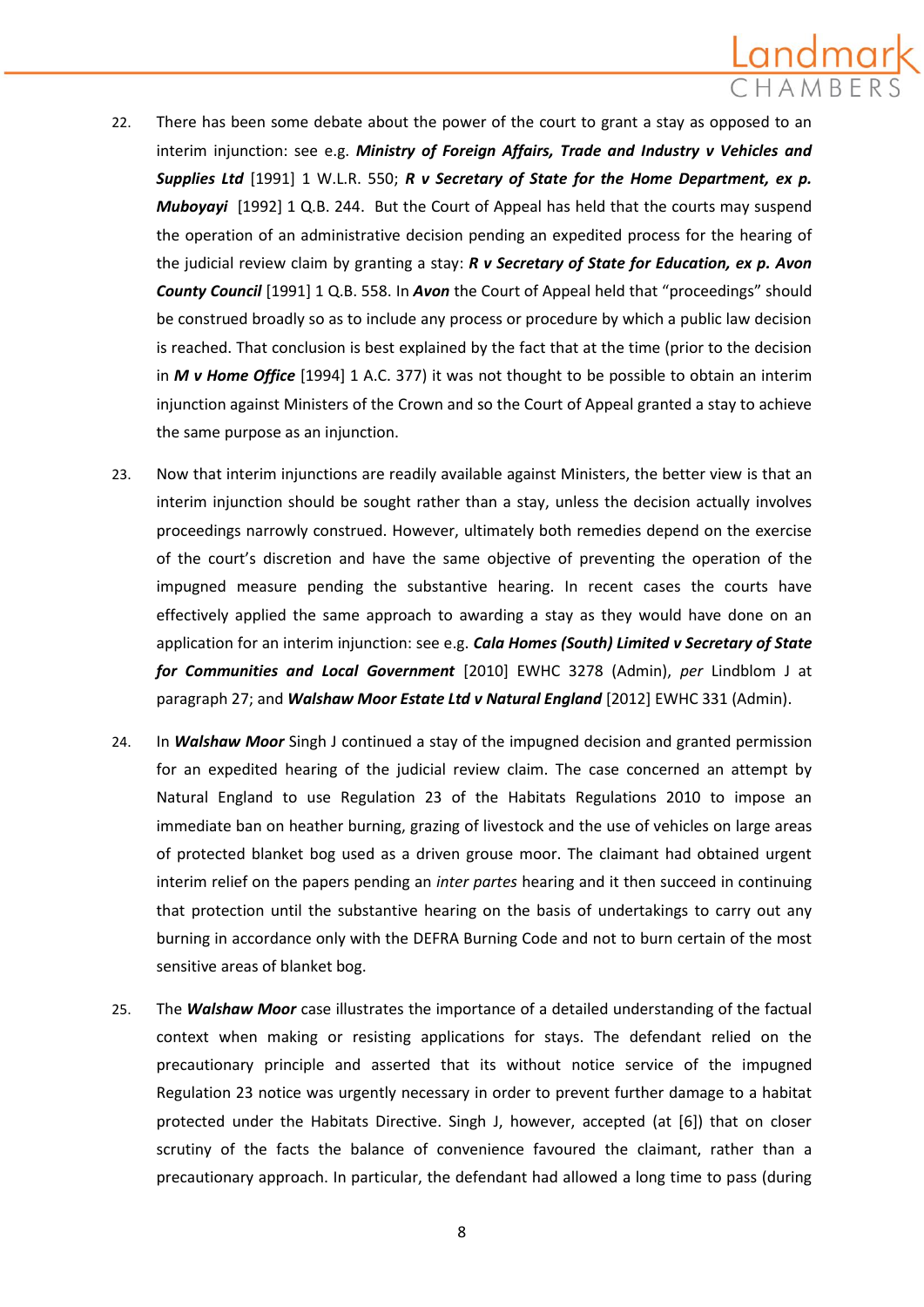# .andmark

which time it had full knowledge of the claimant's activities and their effects) before taking any regulatory action at all thereby undermining its claimed urgency. Furthermore, it was not apparently taking any action in respect of other similar grouse moors and indeed the evidence appeared to show "that there are other agreements in place in relation to may other sites where burning is permitted and will continue to be permitted or the time being".

### **Interim declarations**

26. Interim declarations are a relatively recent invention. They are provided for in CPR rule 25.1(1b). Although comparatively rarely sought, interim declarations can be extremely useful in judicial review proceedings where a reference is made the CJEU. In such cases, the answer to the question posed with not come back from Luxembourg for months, sometimes not for years. An interim declaration can therefore give certainty as to how the parties should regulate their conduct pending the outcome of the reference. In *R v Secretary of State for Trade and Industry, ex p. Trades Union Congress* [2001] C.M.L.R. 8, the Court of Appeal made an interim declaration pending the ruling of the CJEU that certain provisions of domestic law were improper implementation of a directive and thus of no legal effect.

### **Appeals against refusal of permission and interim relief**

- 27. In *MD (Afghanistan) v Secretary of State for the Home Department* [2012] EWCA Civ 194, the claimant (a failed asylum seeker) applied for permission to seek judicial review of removal directions. In addition, the claimant sought interim relief to prevent removal pending determination of the judicial review claim. Both the application for permission and the application for interim relief were refused by the High Court and the claimant appealed to the Court of Appeal. The issue was whether the Court of Appeal had jurisdiction to consider the refusal of permission to apply for judicial review as well as the refusal to grant interim relief.
- 28. The Court of Appeal held that it was generally inappropriate for it to hear both an appeal against the Administrative Court's refusal to grant interim relief and its refusal on the papers of permission for judicial review. Stanley Burnton L.J. held (at [18]-[20]) that:

"We consider it important to maintain the distinction between a refusal of interim relief and a refusal of permission to apply for judicial review. Interim relief may be refused although the Court has not decided to refuse permission to apply for judicial review, as where no sufficient case of urgency is made out. Conversely, it may be appropriate to grant interim relief even though no decision has been made to grant permission to apply for judicial review.

There are two interrelated reasons why, in our judgment, it is in general inappropriate for the Court of Appeal, in a case such as the present, to hear both an appeal against the refusal by the Administrative Court of interim relief and an appeal against its refusal on the papers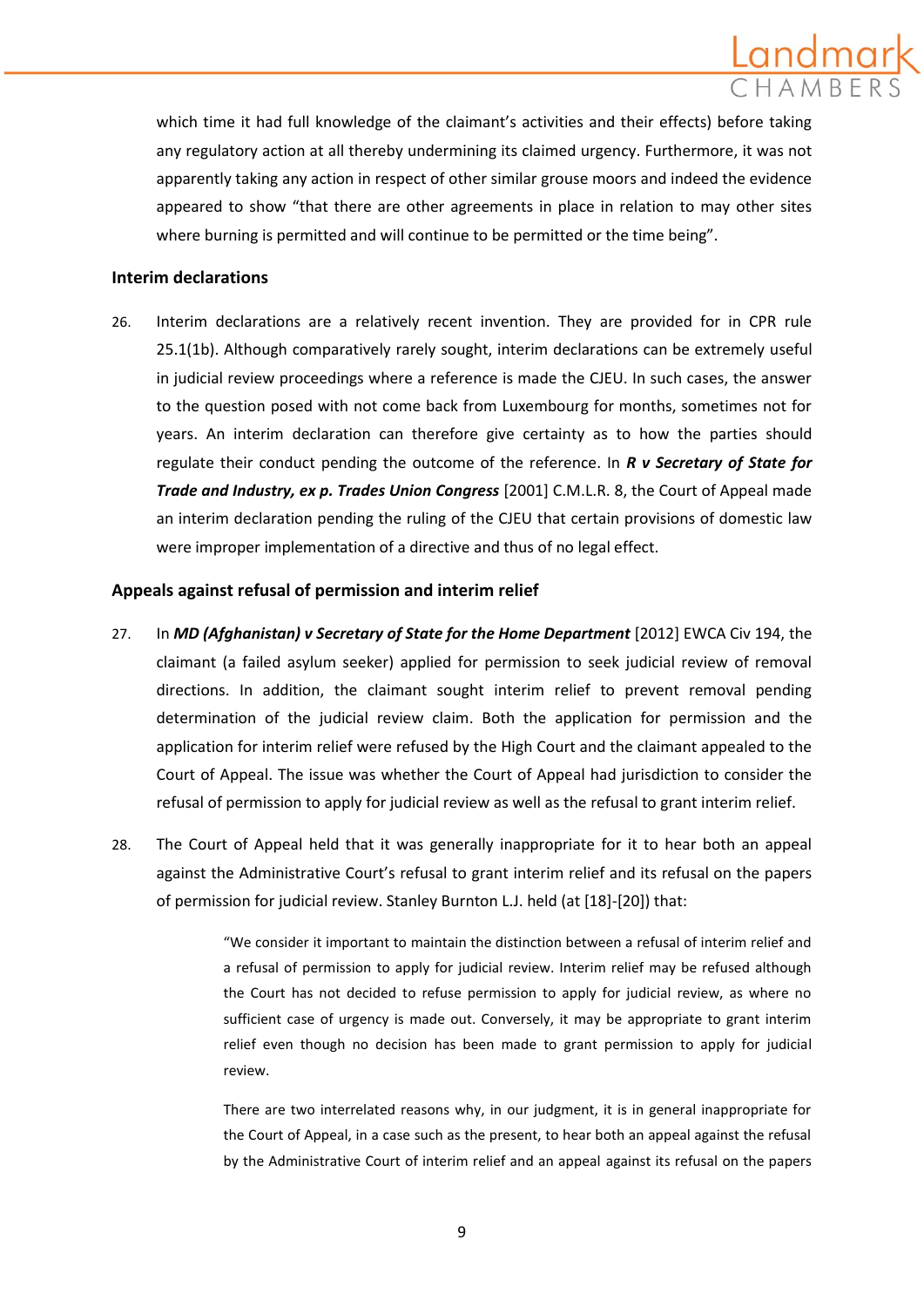

of permission to apply for judicial review. The first is that to do so converts the Court of Appeal, which is an appellate court, into a court of first instance. The Court of Appeal would have to determine the appeal without the benefit of any judgment at first instance. CPR Part 52.15(4) makes express provision for the Court of Appeal to act as a court of first instance, but even in such a case there will be a judgment of the Administrative Court on the hearing of the renewed application for permission to apply for judicial review, giving its reasons for its decision.

The second, and perhaps more important, reason is that for the Court of Appeal to act as a court of first instance effectively deprives the parties of any appeal against the first judicial decision on the substance of the case."

### **Expedition and rolled-up hearings**

- 29. Usually following service of the claim form, the defendant has 21 days to file an acknowledgement of service setting out summary grounds of defence. Often that timetable will be inappropriate if the matter is particularly urgent. The Administrative Court caters for such cases by enabling a request for urgent consideration. Guidance is given in Practice Statement (Administrative Court: Listing and Urgent Cases) [2002] 1 W.L.R. 810 and the application is made on form N463.
- 30. A request for expedition should set out why there is a need for urgency, the time within which consideration of the application for permission should take place and the date by which the substantive hearing should occur. It is important to explain fully why expedition is sought and to be realistic about the proposed timetable. In immigration removal cases it is not unusual for the papers to go before a judge in a matter of hours, but in less pressing cases 1 week to 10 days would be more realistic. It is also very important not to let urgency compromise case preparation –with the best will in the world it is often not practicable to get a large judicial review claim ready for a proper hearing in less than 2-3 weeks.
- 31. The urgent procedure can work extremely effectively even in complex cases. For example, in *R (Friends of the Earth & Greenpeace) v Secretary of State for the Environment, Food and Rural Affairs* [2001] EWCA Civ 1847, [2002] Env L.R. 24, the claimants sought judicial review of the defendant's decision that the proposed manufacture of Mixed Oxide Fuel at Sellafield was justified in accordance with Council Directive 96/29/Euratom on basic safety standards for protection against the dangers arising out of ionising radiation. The decision was announced on 3 October 2001, the claim was commenced on 5 October, a permission and substantive hearing was heard on 8-9 November, judgment was given on 15 November, the Court of Appeal heard an appeal on 28-29 November and judgment was given on 7 December, enabling British Nuclear Fuels plc to take "irreversible implementation steps" on 20 December 2001.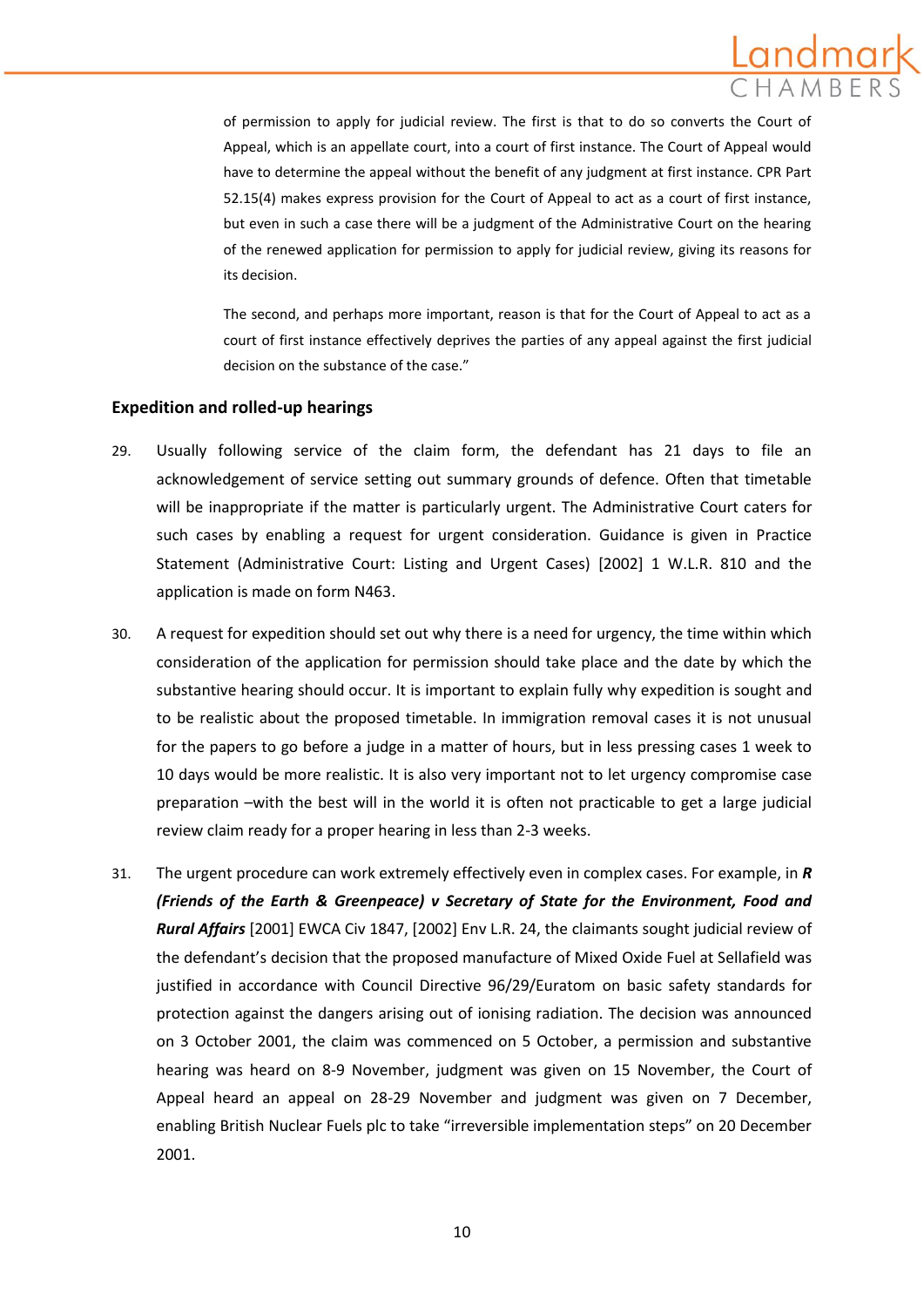# andmar

- 32. Another way to achieve some measure of expedition is to seek a rolled-up permission and substantive hearing whereby the court will list the permission and substantive hearings together to be heard at an oral hearing. Rolled-up hearings are increasingly common in important, urgent cases. For example in *R (Westminster City Council) v Mayor of London*  [2002] EWHC 2440 (Admin) a rolled-up hearing was held to consider a judicial review claim challenging the introduction of the London congestion charge.
- 33. A rolled-up hearing may also be appropriate where an oral permission hearing has been adjourned thereby avoiding further delay. For example, in *R (on the application of Midlands Co-operative Society Ltd) v Birmingham City Council* [2012] EWHC 620 (Admin), the Co-Op challenged the decision by Birmingham City Council to sell certain strategic land interests in Stirchley to Tesco, as well as the in principle authorisation of the use of compulsory purchase powers to facilitate land assembly for Tesco's proposal for retail-led regeneration of Stirchley. The Co-Op has an existing retail store in Stirchley as well as planning permission for a different scheme. The claim was brought on a number of grounds, including in particular that the transaction, viewed in conjunction with planning obligations that Tesco had entered into relating to the relocation of a community centre and bowling facility currently located at the site, was a "public works contract" engaging the public procurement rules in the Public Contracts Directive and the PCR 2006. Beatson J heard a day's argument at the oral permission stage, but could not reach a decision. The matter was then listed before Hickinbottom J for a rolled-up hearing where, in a day and a half, he granted the Co-Op permission to proceed but dismissed the substantive claim.

### **Delay & urgent cases**

- 34. Related to the question of interim relief is the issue of timing and delay. An applicant for urgent interim relief or expedition of a substantive hearing will be expected to have acted with the utmost promptness.
- 35. What is sufficient promptness will depend upon the facts and the subject matter of the challenge. Recent cases illustrate that challenges to important macro-economic or funding decisions must be initiated swiftly, regardless of the identity of the challenger, the challenger's resources and their expertise. For example, in *Fawcett Society v Chancellor of the*  **Exchequer** [2010] EWHC 3522 (Admin) Ouseley J considered that a challenge to the entire 2010 Budget on the ground of a breach of various equalities duties had not been brought promptly. He held that:
	- "18. I further take the view in relation to these proceedings that they are either very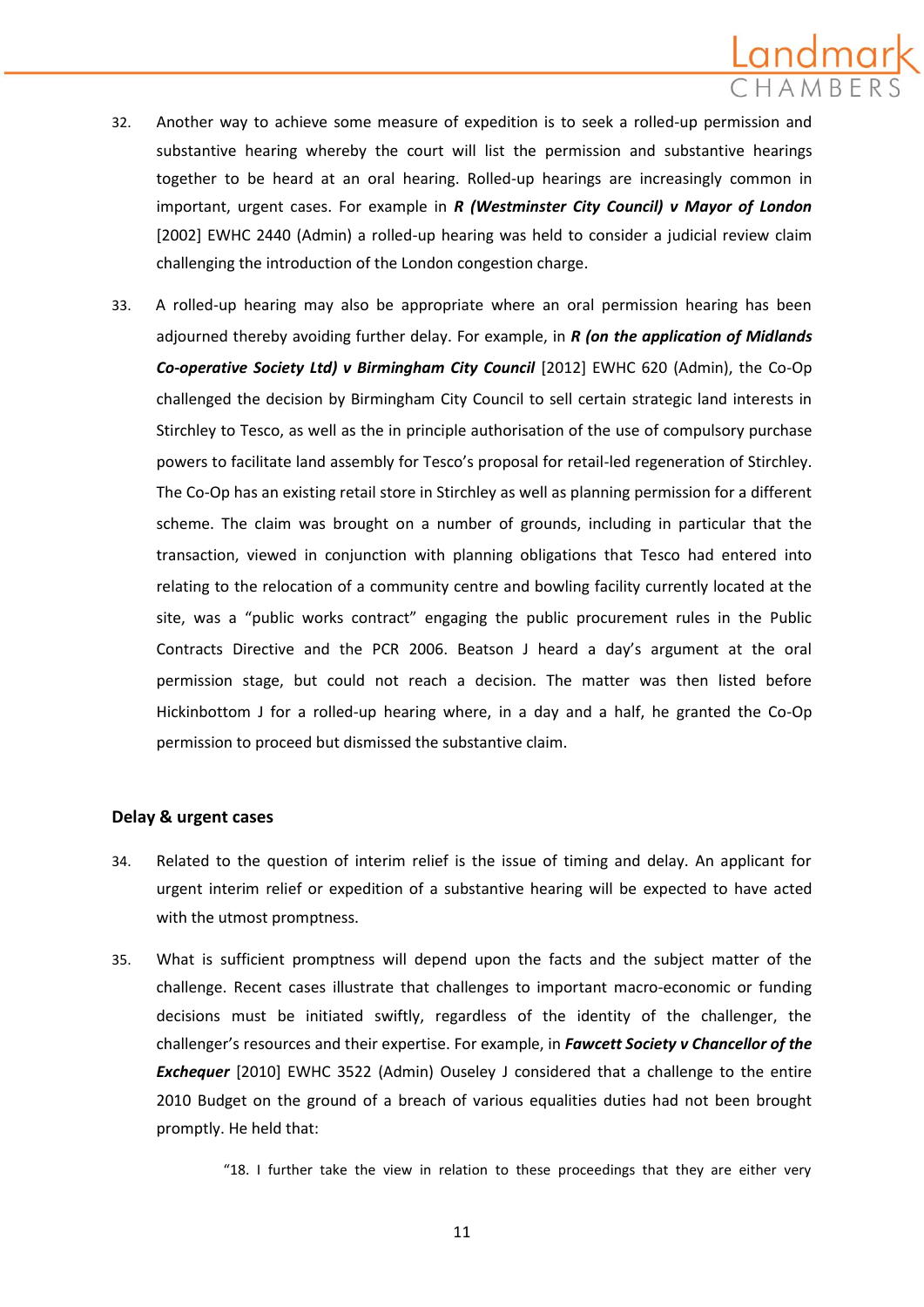problematic or academic. If these proceedings are live and intended to have an effect on the current Budget, then in my judgment they give rise to very significant problems in relation to delay and problems of a significant order for the certainty which public and corporate world (individual and foreign) is entitled to have in the budgetary affairs of the United Kingdom.

19. The original proceedings taken to quash the Budget were started some five weeks after the Budget and indeed after some of the measures had been passed into law in the Finance Act 2010. The claimant knew well of the target which it was eventually to take aim at and although Miss Monaghan is right to say that the claimant is a small charity and the claimant did not in the context of judicial review litigation generally act without promptitude, in my judgment her submissions on delay omit the nature of the decision challenged and the relief sought in respect of it. It is in my judgment no answer to the problems which a challenge may bring through its delay to say that the claimant is a small charity. These were proceedings which were capable of having a very significant impact on the important issues of the Budget for a new government. They should have been brought very much more quickly and if that meant that this particular claimant could not bring them, that does not, in my judgment, alter the question of what is prompt for a decision of this nature being challenged."

36. A similarly strict approach was taken by Haddon-Cave J in *R (on the application of Harrow Community Support Ltd) v Secretary of State for Defence*, in which the claimants challenged the decision of the Secretary of State to locate a ground-based air defence system, which included missiles, on the roof a London tower block. Haddon-Cave J held that the claimant had not acted promptly: they had known about the deployment for two months before making their claim and this delay was not, in the circumstances, excusable by the funding difficulties encountered.

### *Time limits*

37. Finally, it is important to be aware of the latest developments concerning the judicial review time limit. Judicial review proceedings must be commenced within three months and in any event promptly: CPR 54.5(3). The issue of delay in bringing proceedings is especially important in the planning context because frequently the claimant seeks to challenge a decision that has important implications for third parties, in particular developers who have been granted planning permission. Thus considerable prejudice may be caused to third parties if proceedings are not initiated expeditiously. As Keene LJ explained in *R (Finn-Kelcey) v Milton Keynes BC* [2008] EWHC 1650 [2009] Env LR 4 (at [21-[22]):

> "The need for a claimant seeking judicial review to act promptly arises in part from the fact that a public law decision by a public body normally affects the rights of parties other than just the claimant and the decision-maker. As I put it in *Hardy v Pembrokeshire County Council* [2006] EWCA Civ 240, [10]:

'It is important that those parties, and indeed the public generally, should be able to proceed on the basis that the decision is valid and can be relied on, and that they can plan their lives and make personal and business decisions accordingly.'

. . . The importance of acting promptly applies with particular force in cases where it is sought to challenge the grant of planning permission. . . Simon Brown J (as he then was) emphasised the need to proceed 'with greatest possible celerity'. . . Once a planning permission has been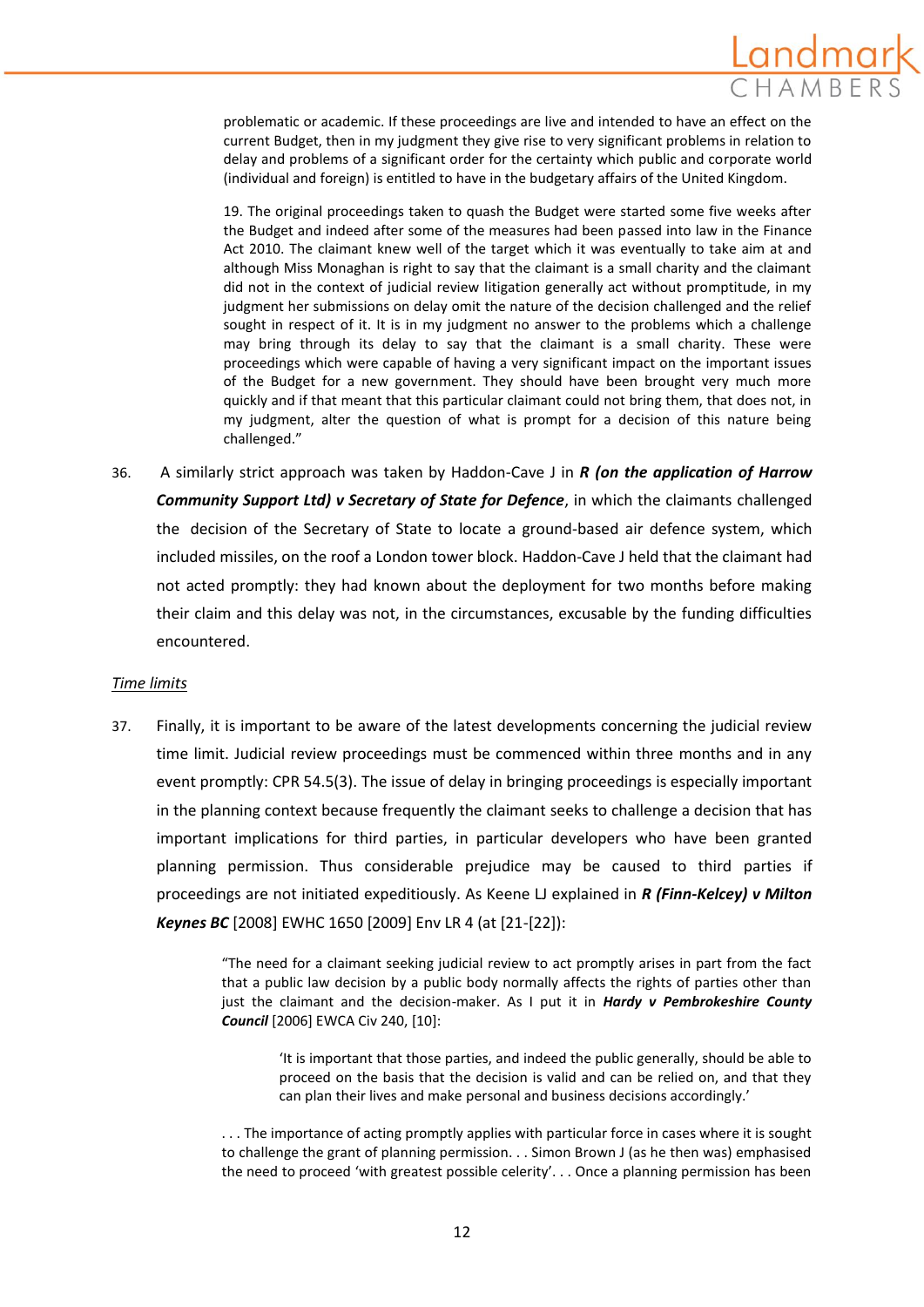

granted, a developer is entitled to proceed to carry out the development and, since there are time limits on the validity of a permission, will normally wish to proceed to implement it without delay."

- 38. The obligation is to bring proceedings promptly and in any event within 3 months. But it is currently uncertain the extent to which the promptness requirement still provides protection to public bodies. The uncertainty stems from the CJEU's decision that the requirement to bring public procurement proceedings "promptly and in any event within three months" offends against the procurement legislation. The decision is in C-406/08 *Uniplex (UK) Ltd v NHS Business Services Authority* concerned reg.47(7)(b) of the PCR 2006 which applies the usual judicial review timescale to the bringing of proceedings by disappointed tenderers. Directive 89/66 requires effective review of procurement decisions. The decision clearly has important implications for applications for judicial review generally, at least where European Union law, is concerned. The CJEU held that: "Article 1(1) of Directive 89/665, as amended by Directive 92/50, precludes a national provision, such as that at issue in the main proceedings, which allows a national court to dismiss, as being out of time, proceedings seeking to have an infringement of the public procurement rules established or to obtain damages for the infringement of those rules on the basis of the criterion, appraised in a discretionary manner, that such proceedings must be brought promptly."
- 39. This was because: (i) the effectiveness of the public procurement regime can only be realised if the periods for bringing proceedings start to run from the date when the claimant knew, or ought to have known, of the alleged infringement; and (ii) the ability of the Court to dismiss a claim brought within 3 months on the basis that it was not brought 'promptly' was contrary to the principle of certainty, which is enshrined in EU law.
- 40. The CJEU's reliance on general principles of EU law (effectiveness and legal certainty) in reaching these conclusions suggested that it might well take the same approach to CPR r 54.5 in the context of environmental judicial review claims involving directly effective EU law.
- 41. The most recent important discussion of this issue can be found in the Court of Appeal's decision in *R (on the application of Berky) v Newport City Council* [2012] EWCA Civ 378. Prior to this case there were High Court decisions going either way on whether *Uniplex* applied to planning cases: see e.g. *R (Pampisford Estate Farms Ltd) v Secretary of State for Communities and Local Government*; 3 *R (Carroll) v Westminster City Council & Anr*; 4 *R (on the application of Buglife –the Invertebrate Conservation Trust) v Medway Council***,** 5 and *R (U & Partners (East Anglia) Ltd) v The Broads Authority and the Environment Agency*. 6

**.** 

<sup>3</sup> [2010] EWHC 131 (Admin).

<sup>4</sup> [2010] EWHC 2019 (Admin).

 $<sup>5</sup>$  [2011] 3 C.M.L.R. 39.</sup>

<sup>6</sup> [2011] J.P.L. 1583.